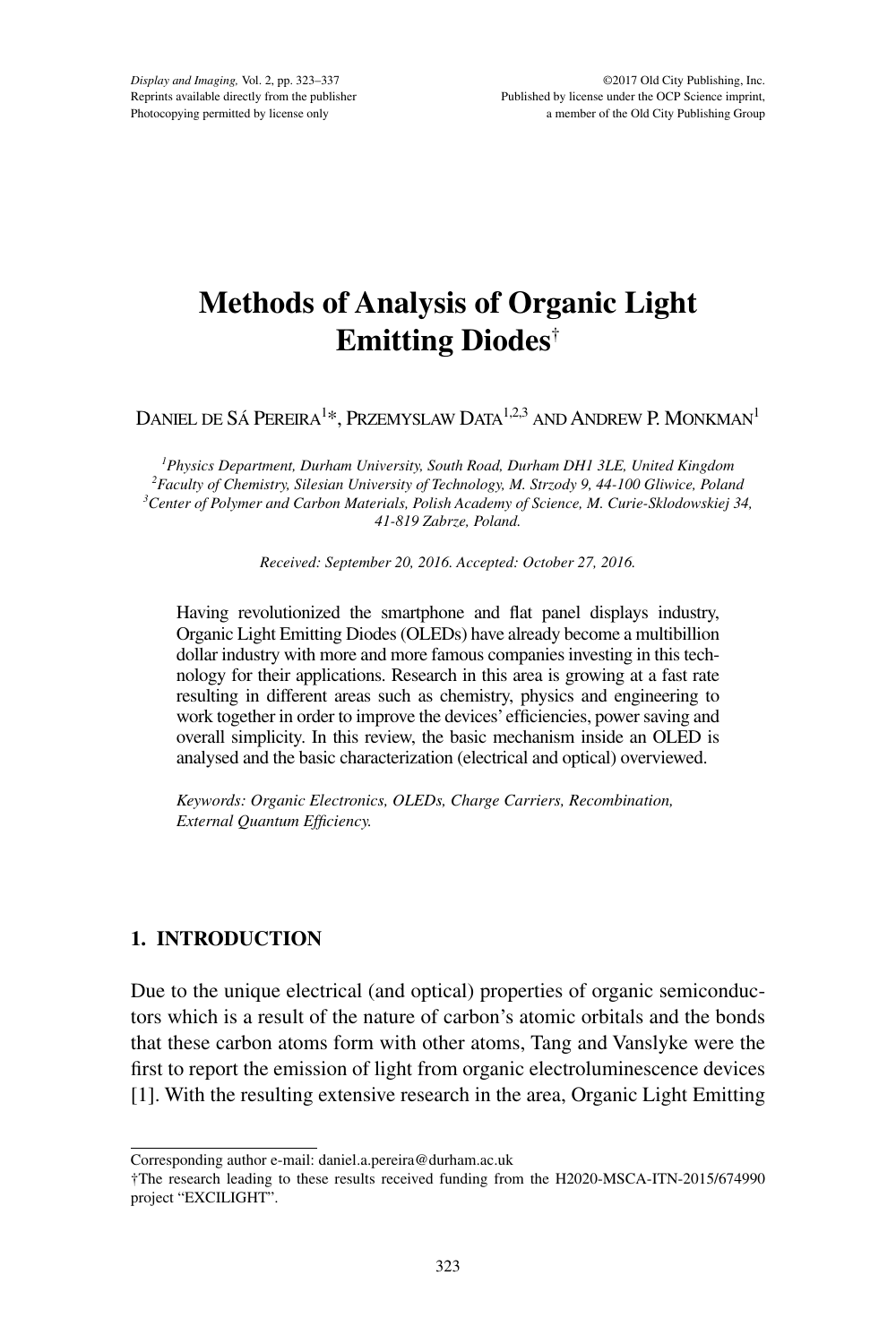Diodes (OLEDs) have been recently applied in a large number of todays' state-of-the-art mobile phone and Flat Panel Displays (FPD) and are now starting to change the Solid State Lighting (SSL) industry as well [2], [3]. Other applications include head-mounted micro displays for augmented-reality applications while organic sensors for biomedical applications comes as a more futuristic application, given the need for high luminance and stability [4]. An OLED is composed with a set of organic layers, each with a specific function in the overall device, sandwiched between two electrodes. Their operation (**Figure 1**) is based on the injection of opposite carriers (electrons and holes, **Figure 1a**) from different sides of the electrodes to the organic layers, where they hop through the molecular structure of each individual compound (**Figure 1b**). These then meet in a specific layer (**Figure 1c**) to promote exciton recombination (**Figure 1d**) – the electron relaxes to the hole resulting in the emission of a photon with a wavelength corresponding to this relaxation, this being a characteristic of the layer where the recombination occurs [5]. With this mechanism in mind, it is possible to design structures that promote carrier injection, transport, or blockage in order to have recombination in specific layers and achieve the highest efficiency at the lowest power consumption, always having in mind their energy levels, particularly the Highest Occupied Molecular Orbitals (HOMO) and Lowest Unoccupied Molecular Orbital (LUMO). Careful design strategies can be applied which will have significant effects in device aspects such as emission wavelength, lifetime, stability, efficiency and heat generation. Moreover, the design of



### Figure 1

OLED structure according to the HOMO and LUMO energy levels of each layer and physical mechanism describing all individual steps: a) carrier injection, b) carrier transport, c) carrier blockage, d) exciton recombination. Different layers are denoted according to 1) the charge it relates to (hole or electron) and 2 its basic function (injection, transport or blockage) giving rise to the Hole and Electron Injection (HIL and EIL respectively), Transport (HTL and ETL respectively) and Blocking (HBL and EBL respectively) layers. Finally, recombination and emission takes place in the Emissive Layer (EML) either via fluorescence (straight blue line) or phosphorescence (dashed green line) [5].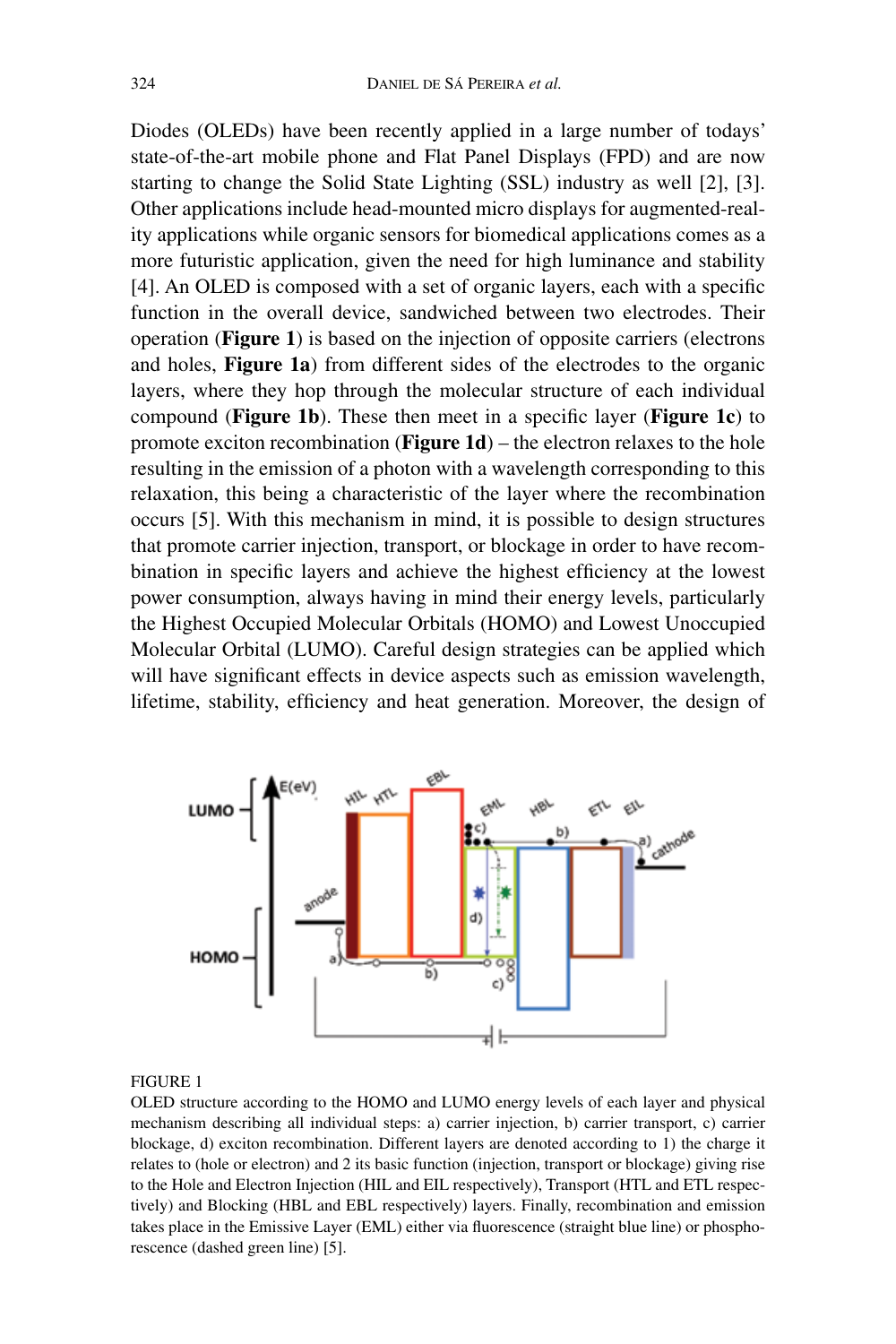

Different types of OLEDs. From left to right, the bottom emitting, top emitting and transparent OLEDs, are shown, respectively.

certain molecules with particular parameters plays an important role as they can be synthesised to have specific emissions and finally tune the overall device performance [6], [7].

An OLED can be classified accordingly to the architecture applied. The bottom emitting has the photons being extracted from a transparent anode (with low roughness and high work function such as Indium Tin Oxide – ITO) situated on top of a substrate (either plastic, glass, or metal foil, which is a transparent and conductive substrate with high work function) with a metallic cathode, the most common being Aluminium. Light extraction from the top electrode device with the use of a transparent cathode (with transparent low work function metal alloys such as Mg:Ag) while a fully transparent device can also be produced though the design structure involved are more complex [8]. All structures are shown in **Figure** *2*.

# **2. CHARACTERIZATION OF OLEDs**

In order to evaluate the total brightness output and performance characteristics of an OLED and its applicability into more complex applications, a set of characterizations, both electrical and optical, is required. This gives comprehension on parameters such as power consumption, efficiency, colour figures of merit, among others, achieved with a specialized equipment prepared to run all the necessary equations given the information that is provided compared to the one obtained.

# **2.1. Electrical**

The characterization of a light system is based on a set of empirical standardized definitions for each individual system allowing possible comparison to others. It is then important to have these definitions when researching possible new light systems. First, the luminous flux (given in lumen, lm) is defined as amount of light capable of sensitizing the human eye per unit of time, or the total photometric power emitted in all directions from a light source. It is standardized with the (ideal) eye's maximum sensitivity, at 555 nm (or 1/680 W). The luminous intensity (measured in candela, cd) takes into account the colour of the light and its direction. It is the luminous flux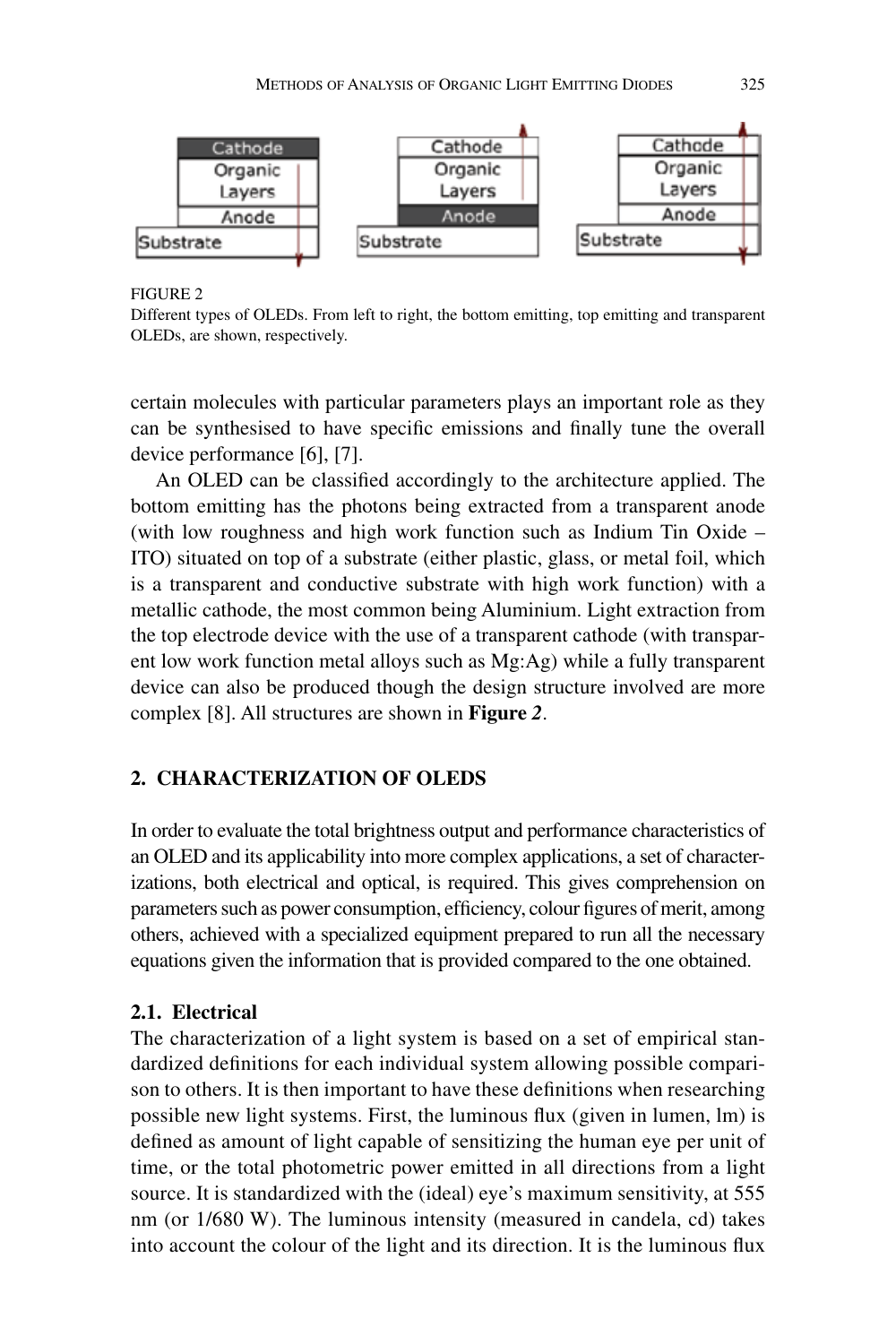| <b>Ouantity</b>       | Definition                                                                                                         | Units                     |
|-----------------------|--------------------------------------------------------------------------------------------------------------------|---------------------------|
| Luminous<br>flux      | Radiant flux capable of producing visual sensation                                                                 | Lumen $(lm)$              |
| Luminous<br>Intensity | Luminous flux emitted in a narrow cone that contains the<br>given direction divided by the solid angle of the cone | Candela (cd)              |
| Illuminance           | Luminous flux per unit of area at a point on a given surface                                                       | Lumen/meter2<br>(lm/m2)   |
| Luminance             | Luminous Intensity per unit of area at a point of a given<br>surface                                               | Candela/meter2<br>(cd/m2) |

TABLE 1 Photometric Quantities [9].

emitted in to a specific solid angle. Finally, the Illuminance, I, and the Luminance, L, are the luminous flux and luminous intensity, both per unit of area, respectively [9].

In application, typical brightness levels of mobile displays are between 100-400 cd/m<sup>2</sup> while for general illuminations, higher values of around 5000  $cd/m<sup>2</sup>$  are required.

The current efficiency can be calculated as the amount of current flowing through the device, J, with an emissive area, S, necessary to produce a certain Luminance, L, expressed by the equation 1 in cd/A.

$$
\eta_L = \frac{L}{J} = \frac{LS}{I} \tag{1}
$$

The luminous efficacy, as another means to characterize the device's performance, given by the ratio of the optical flux to the electrical input. Considering the current efficiency at an applied voltage,  $V<sub>t</sub>$  it is given by equation 2 in unit of lm/W.

$$
\eta_P = \eta_L \frac{f_D \pi}{V_i} \tag{2}
$$

Where  $f_D$  (equation 3) is the angular distribution of the emitted light in the forward hemisphere considering its two angles and the light intensity measured in the forward direction.

$$
f_D = \frac{1}{\pi I_0} \int_{0}^{\pi/2} \int_{-\pi}^{+\pi} I(\theta, \varphi) \sin(\theta) d\varphi d\theta
$$
 (3)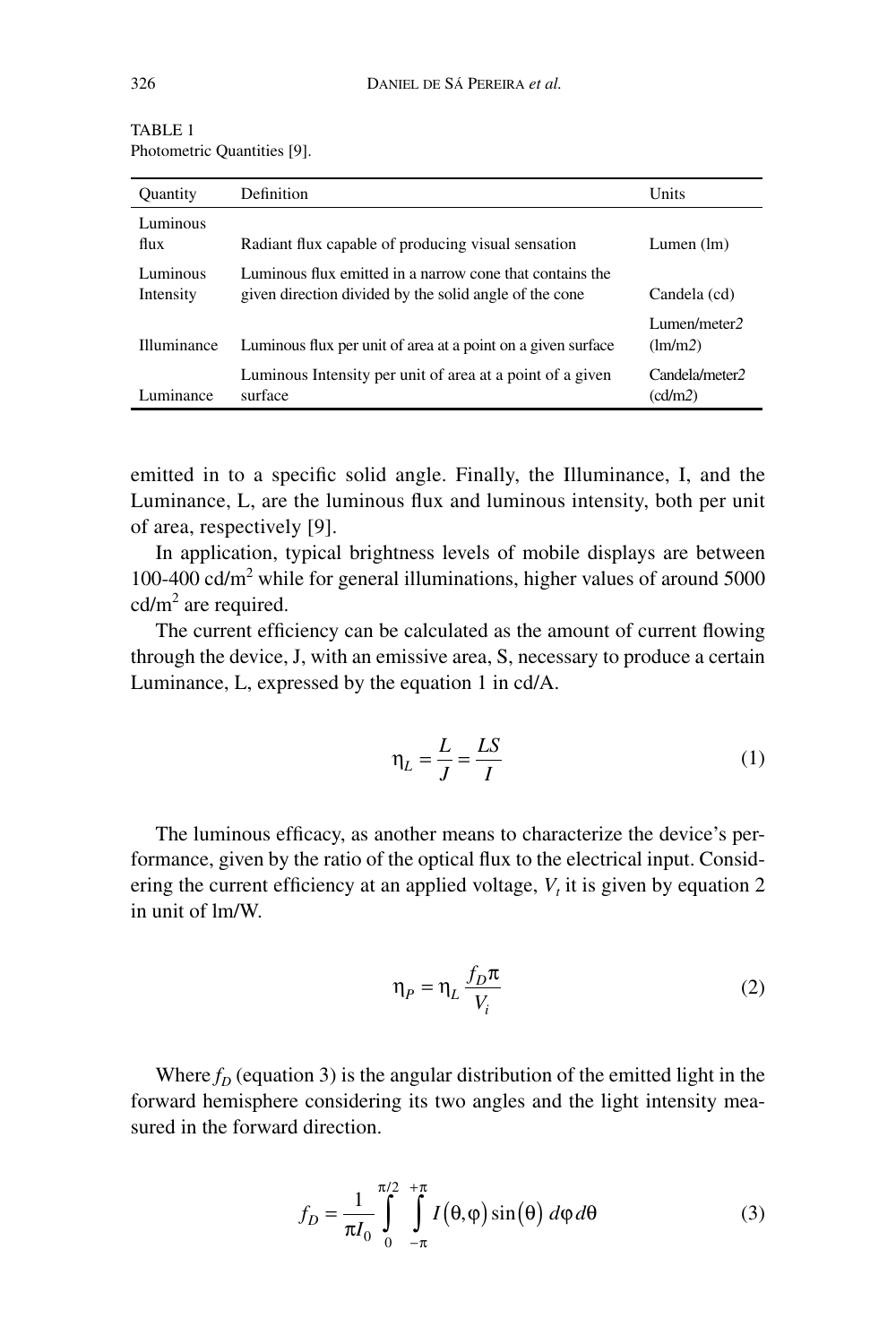The External Quantum Efficiency, E.Q.E.  $(\eta_{ext})$  is given by the ratio between the number of photons emitted from the surface of the device and the number of injected electrons. It can also be expressed by the product between the Internal Quantum Efficiency, I.Q.E. (η*int*) and the outcoupling efficiency  $(\eta_{out})$  – equation 4.

$$
\eta_{ext} = \eta_{int}, \eta_{out} \tag{4}
$$

While η*int* depends on the device architecture and the quantum yield of the charge recombination process,  $\eta_{out}$  is more dependent on the direction and propagation via external modes i.e. the actual light that escapes from the substrate surface, opposed to the internal modes which remain trapped inside the device substrate and waveguide modes as shown in Figure 3.

The key in optimizing the two parameters from equation 4 is to achieve an efficiency close to unity. The I.Q.E., for example, can be rewritten – equation 5 – as the product between the charge balance factor, γ or the fraction of injected carriers that form excitons, the fraction of spin-allowed excitons,  $\eta_{ST}$ and the Photoluminescence Quantum Yield (PLQY, or  $\Phi_{PI}$ ) which is a property of the molecule [5].

$$
\eta_{int} = \gamma. \eta_{ST} \Phi_{PL} \tag{5}
$$

In a well-optimized device with perfectly matched electron and hole currents,  $\Phi_{PL}$  could also reach near unity, the can also be close to one, depending on emitter molecular optimization. However,  $\eta_{ST}$  can vary depending on the type of emitter used in the device, fluorescent or phosphorescent, which is ruled by the 1:3 ratio of singlet to triplet exciton ratio formed on charge recombination and governed by quantum spin statistics [10].

Different emitter classes have limited achievable maximum IQE's; fluorescent, phosphorescent, Thermally Activated Delayed Fluorescent (TADF) or enhanced fluorescent. A fluorescent emitter can only emit from singlet excitons, limiting  $\eta_{ST}$  to 25% (**Figure 4a**), phosphorescent emitters can emit from both singlet and triplet excitations – as phosphorescence at the triplet excitation energy (*Figure 4***b**) – whereas TADF emitters can convert triplet excitations to singlet states and emit at the singlet energy, so that both types can reach  $\eta_{ST}$  to 100%. This can be achieved by using heavy metal atoms with strong Spin-Orbit coupling to promote Intersystem Crossing (ISC) and triplet emission for the phosphorescent emitter. Specific molecular design with a small singlet triplet energy gap (<0.2 eV) enables Reverse ISC (RISC) via thermal activation in TADF emitters. The recent use of TADF systems shows great potential in avoiding the use of expensive and often instable metal phosphors but they still suffer from problems such as lower brightness and lifetimes when com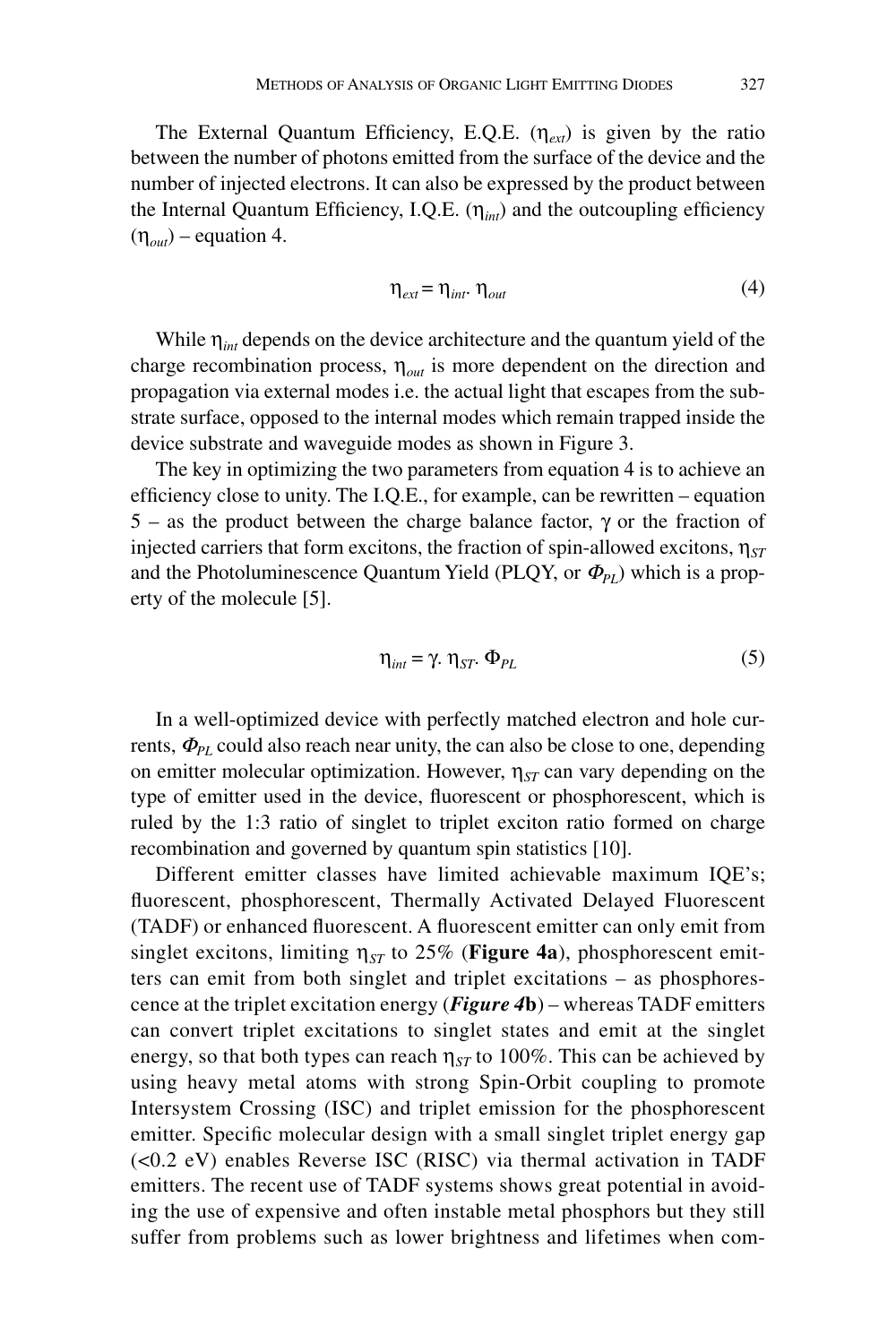pared to these typical phosphor based devices. The enhanced fluorescent mechanism (**Figure 4d**) involves the use of a blend with a TADF molecule and a typical fluorescent emitter. Here, the first transfers energy to the second (more information on energy transfer mechanisms can be seen in [5], [11]), overcoming the 25% limitation imposed for the fluorescent emitter. More information on all these four systems can be found elsewhere [5], [12], [13].

Considering out-coupling, the idea is to develop structures that could decrease light trapping inside the bulk of the device (**Figure 3**). While 50 to 60% of the total light produced remains confined in the device due to variation in refractive index of the different materials making the device (total internal reflection) and various internal loss mechanisms. approximately 20 to 30% is wasted in the form of Total Internal Reflection given the difference in the refractive index at the glass-air interface (substrate modes). By optimizing the light extraction efficiency, the overall E.Q.E. of the devices can be greatly improved so, strategies have successfully applied, reviewed elsewhere [5], [11], which mainly include refractive index matching or nano-sized features to decrease the plasmonic losses in the metallic cathode, light effectively absorbed by the cathode metal. E.Q.E.s up to 63% have been reported for a phosphorescent green OLED when employing these techniques [14]. Finally, the use of horizontally oriented molecular dipoles upon evaporation may also improve the outcoupling of light, this being responsible for E.Q.E.s of, for example, 37% in TADF based OLED [13].

# **2.2. Optical**

For illumination purposes, a light source's quality is characterized accordingly to empirical figures of merit correspondent to each source that enables to qualitatively define the colour quality of such devices. It is possible to address these for different colour sources and see how optically efficient they are for the application in mind. These criteria have been sent down as standards by the Commission Internationale d'Eclairage (CIE) chromaticity coordinates (x,y) and also include the Correlated Colour Temperature (CCT) and the Colour Rendering Index (CRI).

# **3. CIE 1931 (x, y)**

The human eye perceives light intensity and colour as a result of a cerebral interpretation from the behaviour of two different types of cells in the human eye's retina: the rod and the cone cells, respectively. The rod cells are more sensitive than cones, easily saturating under high ambient illumination. The cone cells, on the other hand, function well under brighter conditions giving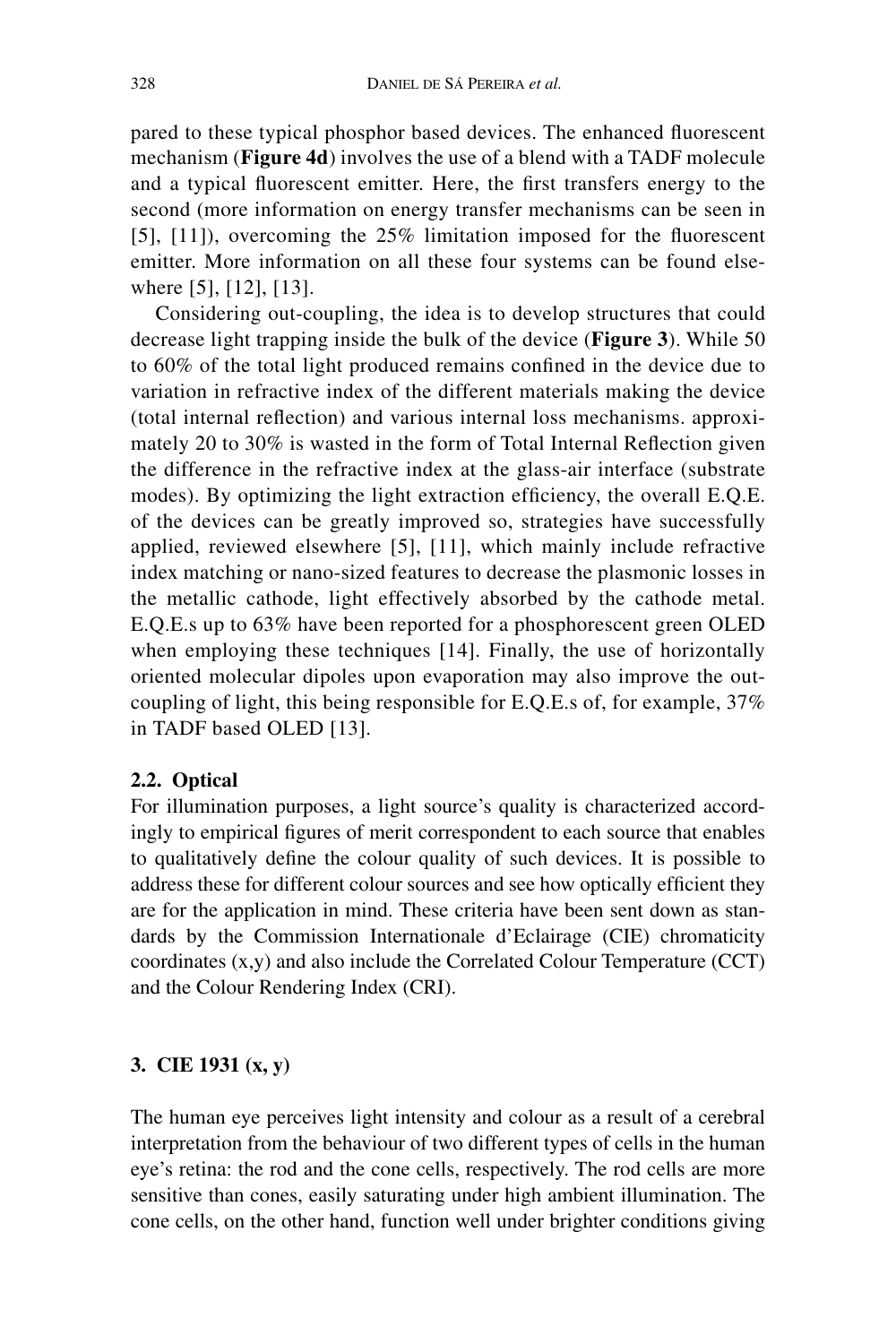

Mechanisms responsible for the emission of light with regard to the spin statistics: a) fluorescence, b) phosphorescence, c) Thermally Activated Delayed Fluorescence (TADF), d) Enhanced Fluorescence. TADF is commonly seen in Inter or Intramolecular Charge Transfer (CT) complexes if the CT state is formed either inside one Donor-Accepter (DA) – inter – entity or between two separate – intra – D and A moieties.

rise to colour sensitivity, being composed of three independent retinal compounds, stimuli sensitive to three main groups of wavelengths – Red, Green and Blue (RGB) with large overlap. In combination, while one controls the eye response to different illuminate sources, the other reacts to the different colours emitted. Therefore, all colours can be expressed as a combination of the three primary colours. Every colour in the visible range was adapted into a three coordinates space  $-X$ , Y and Z respectively – and so the CIE 1931 (X, Y, Z) was created. Following various linear transformations of these tristimulis RGB, the CIE 1931  $(x, y)$  was adapted, a horseshoe-shaped diagram where each boundary represents a monochromatic light. A diagram like this can now serve as an optical comparison of all different sources, either lab produced or industry available [15].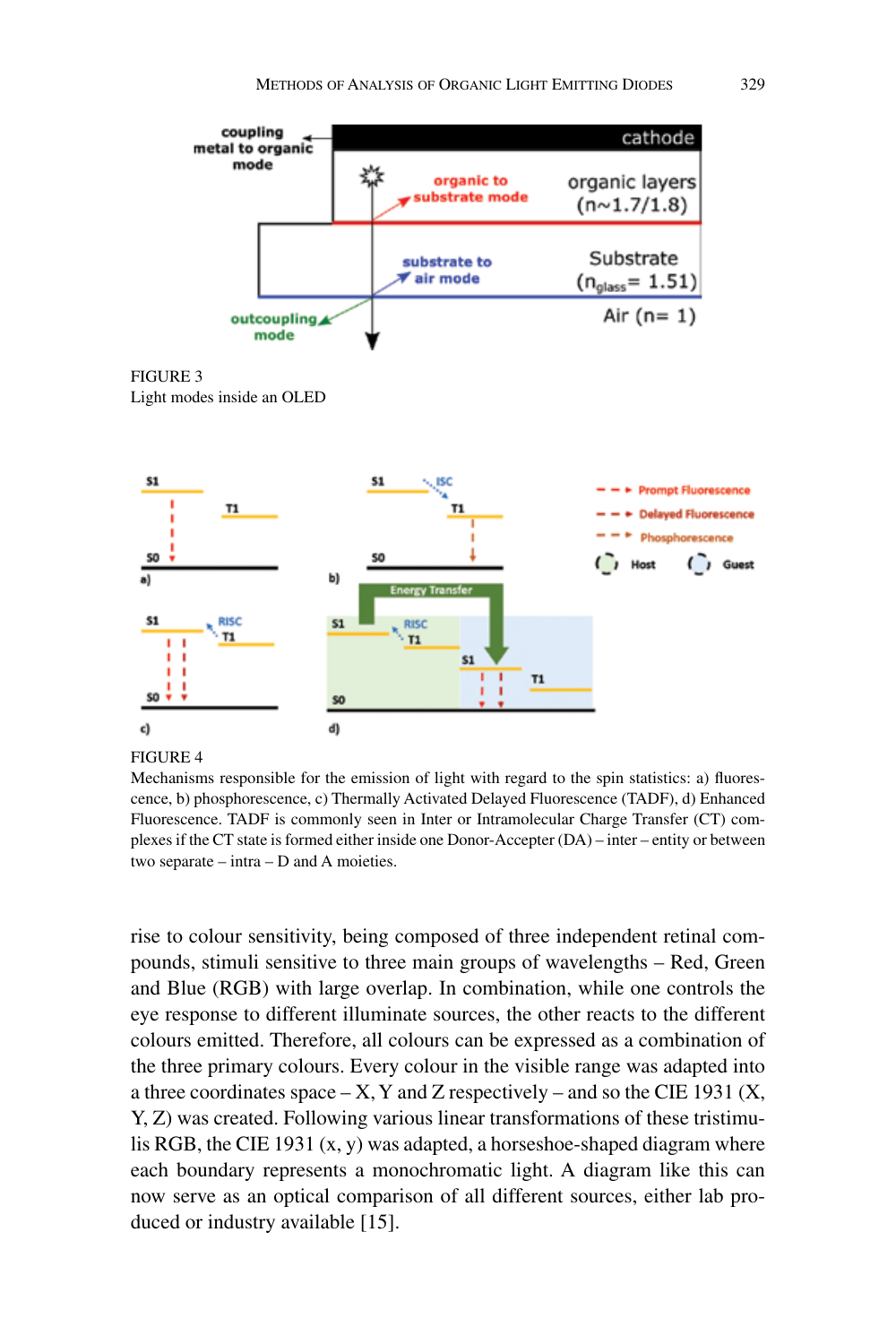# **4. CCT**

True 'colour temperature' is the colour of radiation emitted from a perfect blackbody radiator held at a particular temperature, being defined in units of Kelvin. The light of an incandescent bulb which comes from thermal radiation approximating closely a black body, so that the colour temperature associated with the temperature of the filament and the light spectrum emitted are well defined. Light sources other than incandescent lamps are described in terms of the Correlated Colour Temperature, CCT. The CCT is the temperature of a blackbody radiator that has a colour that most closely matches the emission from the non-blackbody radiator which can also be obtained with the EL spectrum. **Figure 5** shows the CIE 1931 used for optical characterization including different colours regions and temperatures. The arc represents the Planckian locus, the coordinates of black body radiation at temperatures ranging 1500 to 10000 K. A pure white source has chromaticity coordinates close to the Equal Energy White (0.33, 0.33) [16]. **Figure 6** contains different sources and corresponding CCT.



Figure 5 CIE 1931 (x,y) including different colour regions, planking locus and colour temperatures [16]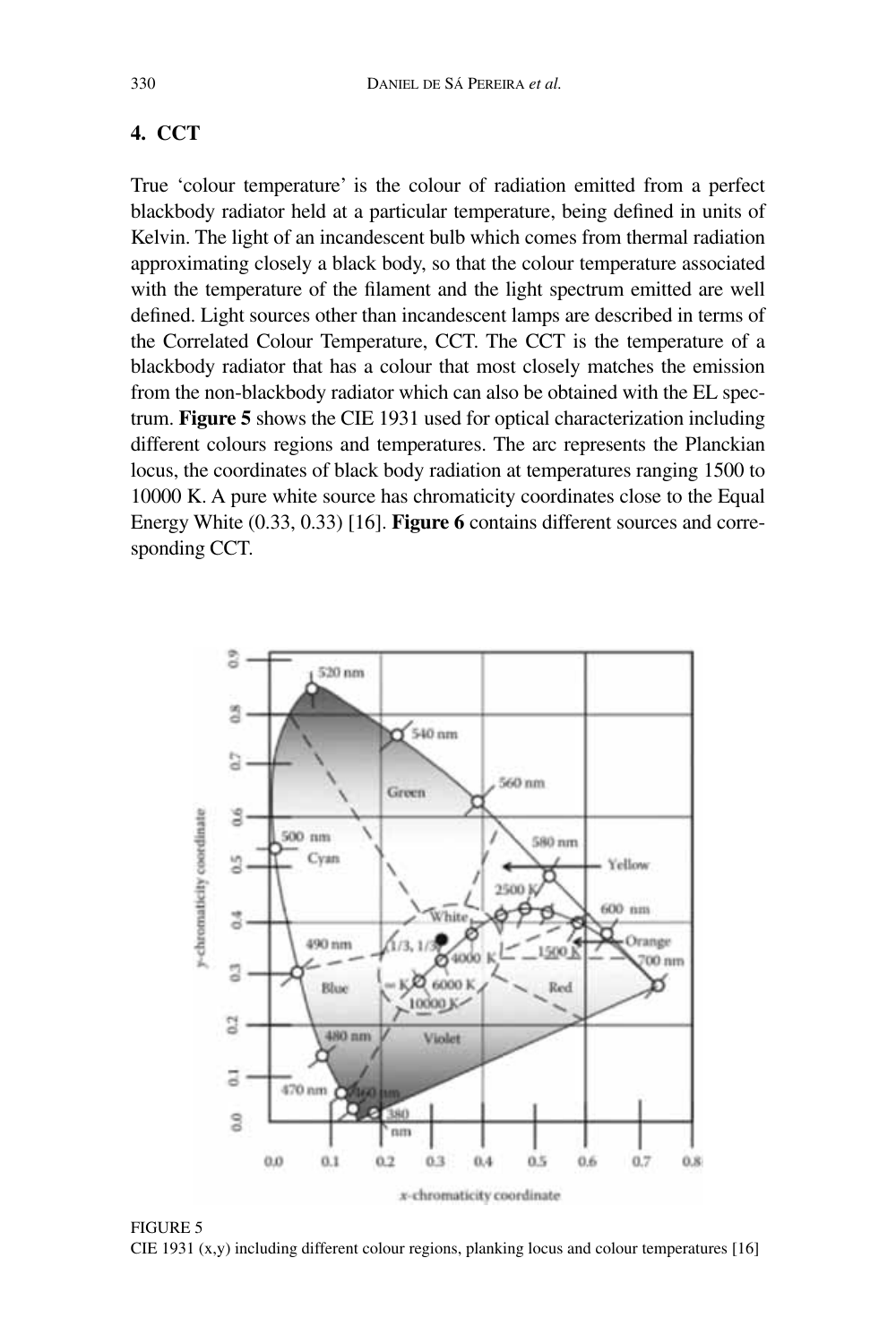

Figure 6 Different light sources and corresponding colour temperatures.

# **5. CRI**

The Colour Rendering Index (CRI) is the measure of how well a light source can reproduce its environment colours, quantifying how different a set of test colours appear when illuminated by the source compared to when the same test colours are illuminated by the standard illuminate with the same correlated colour temperature. The CRI is obtained from a set of calculations having the Electroluminescence spectrum of a certain OLED source adapting it to a 0-100 scales, with 100 representing true colour perfection. A monochromatic light, such as an orange lamp will only ever render orange colours resulting in a poor CRI whereas a polychromatic light with balanced RGB counterparts will be able to reproduce all different colours from different objects and thus, a high CRI will be seen. So, depending on the application (such as general lighting), it is important that light sources possess good colour rendering as to ensure that objects appear as natural as they really are. CRI is often used to define the quality of a light source.

The calculation of the Colour Rendering is based on the comparison of a given light source with a set of reference coloured cards, this depending of the colour temperature of the source in study – for colour temperatures above 5000 K the reference should be the CIE daylight coordinates while lower temperatures should use of the blackbody radiator as a reference. Alternatively a method for calculating the colour rendering uses a set of illuminants having the same or nearly the same colours (chromaticities) as the test sources, but with precisely defined spectral power distributions, such as those for standard daylights for bluish sources and those for Planckian radiators for yellowish sources. Hunt and Pointer describe the method for both these calculations in their book, "Measuring Colour" [17].

As an example of the differences in the lighting figures of merit, **Figures 7 and 8** show two different studies, one for the colour tuning abilities of a RGB blend shown in terms of CCT and CIE with a high CRI for a system [18] while the other shows the figures of merit of a monochromatic emission and its main effect in the CRI [19].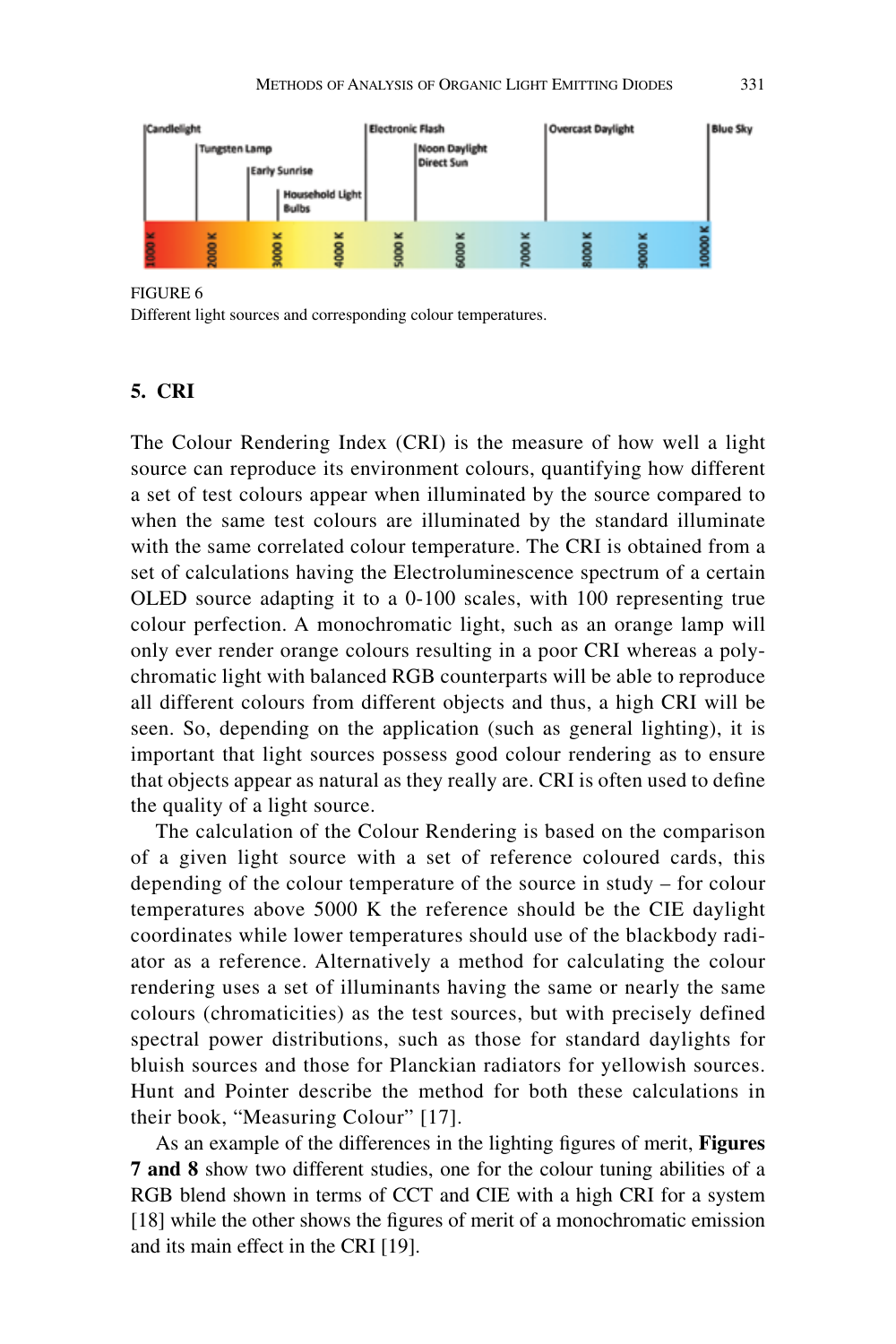

Figure 7

Study of a device structure with a colour tuning effect in a White OLED, this being in terms of its figures of merit. Given the broad EL spectra of the different devices, hence covering the entire electromagnetic spectrum, the CRI showed a high value. The device structure is shown in the inset of the EL spectra while the figures of merit are shown in the table and CIE diagram [18].



Study of the application of a TADF molecule for a high efficient device with a monochromatic emission. The corresponding figures of merit prove its monochromatic behaviour and the CRI was, as expected, low. The device structure is shown in the inset of the EL spectra while the figures of merit are shown in the table and CIE diagram [19].

# **5.1. Integrating sphere**

The optoelectrical performance of OLEDs and other SSL sources can be measured with an integrating sphere, the diameter of sphere being dictated by the size of the device under test, having the standard guidelines on how photometric, radiometric, and colorimetric quantities for individual OLEDs should be measured in labs. An integrating sphere collects all the light from a source placed inside it, i.e. into  $4\overline{\omega}$  radians solid angle. More specifically, given a lambertian emitter (the brightness of a lambertian source is independent of the viewing angle) of a typical OLED, the measurement device must capture light from all directions so, the configuration must allow an integration over  $4\pi$  steradian of solid angle (i.e. an entire sphere). The set-up con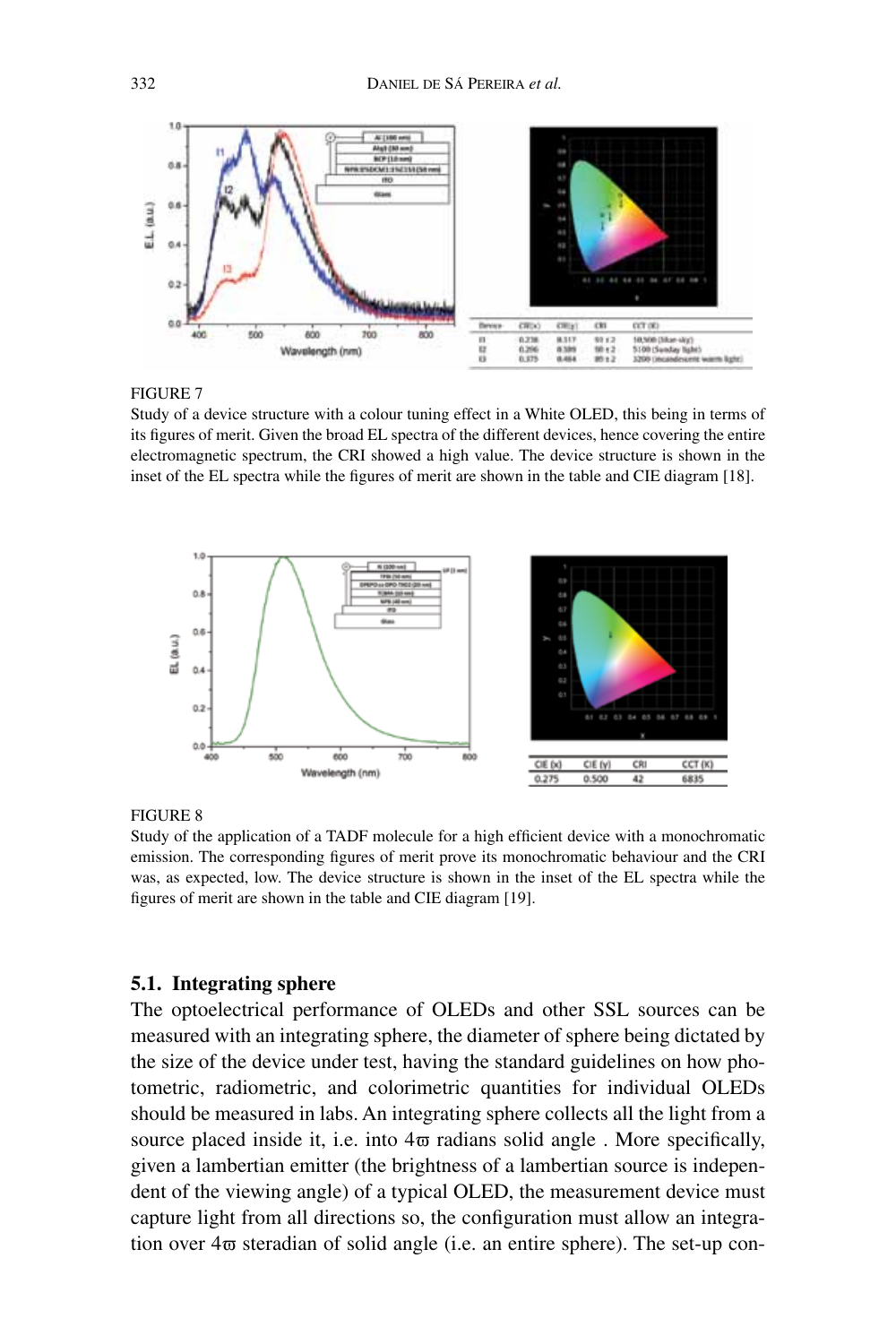sists of a holder inside of the sphere connected to a source meter that will give the current-voltage curve of each device. Also, coupled with the source meter, a calibrated photodiode and a spectrometer give information on the luminous intensity and Electroluminescent (EL) spectrum of the source, respectively, with the light being totally reflected inside the sphere. The sphere is thus coated on the inside with a high reflective material with a minimal spectral dependence over a large spectral range, larger the source being measured.. Finally, with the emitting area, a computer software does all the calculations necessary for the characterization of the source, producing all the typical plots characteristic of the devices: Voltage-Current Density-Luminance (JVL), Current density-E.Q.E.- luminous efficacy, Luminance-current efficiency-E.Q.E. from the opto-electrical data and all the figures of merit (CIE, CCT and CRI) extrapolated from the EL. This will shine lights on different aspects such as maximum brightness, efficiency roll-off, device lifetime, among others.

### **5.2. Setting up an integrating sphere**

When using an integrating sphere in the lab, a NIST calibration lamp must be used to determine the correct and standardized device efficiency by taking account of the response of the measurement system as a whole. The calibration lamp (with a known (certified) power spectrum output,  $P_{cal}(\lambda)$  in W/nm) is positioned with the same experimental setup (sample position) used for the devices (which will have a power spectrum output,  $P_{dev}(\lambda)$  in W/nm). By applying a constant current, the intensity of the lamp,  $I_{cal}(\lambda)$  is measured and the Reference spectra,  $R(\lambda)$  calculated from equation 6. The shape and size of calibration lamp also effects the measurement, so an 'Auxiliary' spectra is also measured, which elicits the optical interference of the device holder and standard lamp on the response of the sphere. An Auxiliary lamp (having known power spectrum referenced to the NIST standard lamp for example) should be mounted at a port on the outer wall of integrating sphere, the spectra with only calibration lamp and only device holder is then measured. The ratio between the two measured intensities gives the Auxiliary spectra, equation 7.

$$
R(\lambda) = \frac{P_{cal}(\lambda)}{I_{cal}(\lambda)}
$$
(6)

$$
A(\lambda) = \frac{I_{aux,cal}(\lambda)}{I_{aux,dev}(\lambda)}
$$
(7)

The power spectrum,  $P_{device}(\lambda)$  of the device is then given by the product of the response of the system to the auxiliary correction and the current of the device,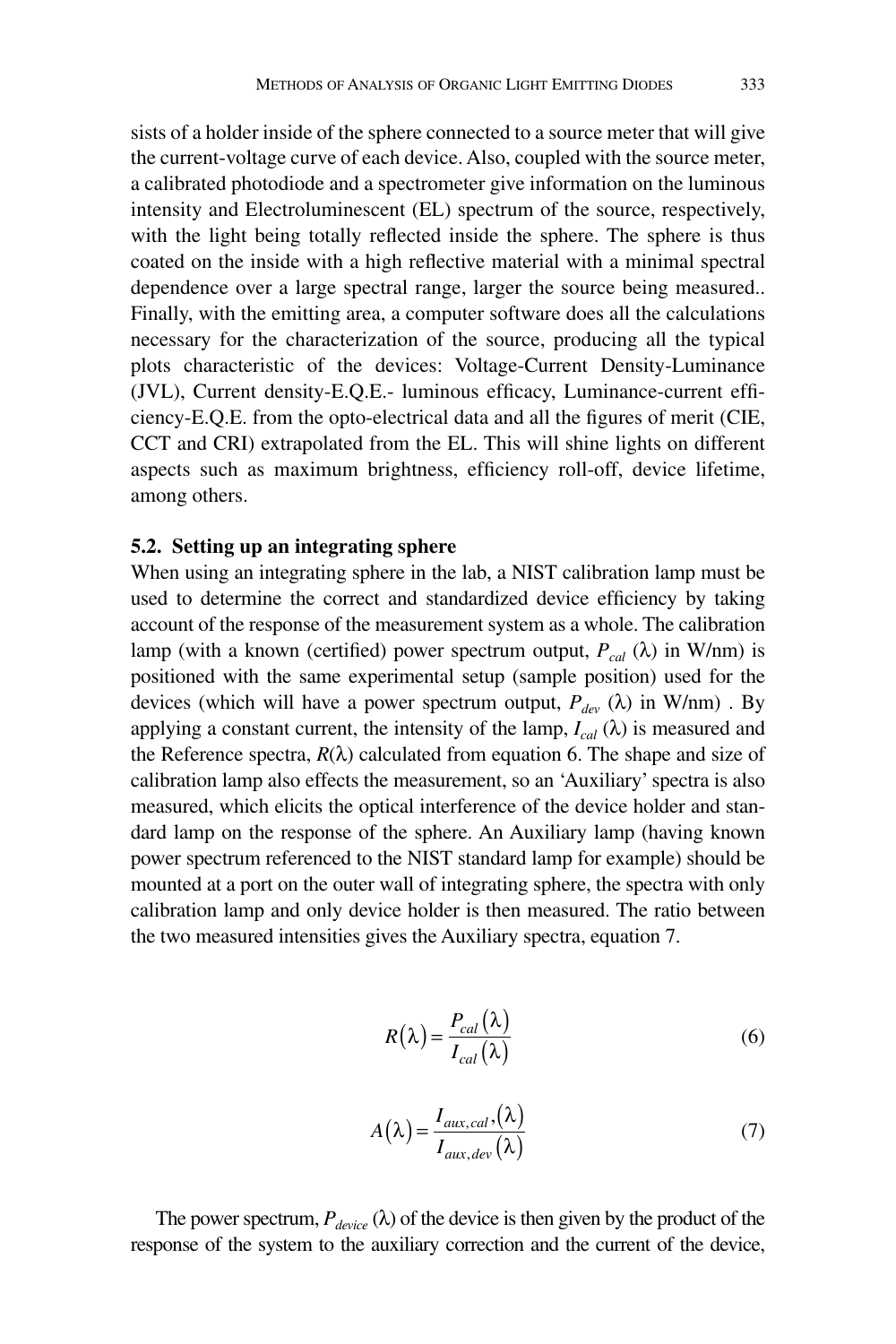equation 8. This allows for the calculation of the power efficiency,  $\eta_p$  by integrating the power spectrum over wavelength divided by the electrical power, equation 9.

$$
P_{device}(\lambda) = A(\lambda).R(\lambda).I_{device}(\lambda)
$$
\n(8)

$$
\eta_P = \frac{\int_{\lambda} P_{device}(\lambda) d\lambda}{\text{VI}}
$$
(9)

Finally, for the E.Q.E., it is necessary to convert the power at each wavelength to the number of photons emitted per second, followed by integration over wavelength and the ratio by the number of electrons flowing into the device per second, equations 10 and 11.

$$
\eta_B = \int_{\lambda} \frac{P(\lambda)c}{\hbar \lambda} d\lambda \tag{10}
$$

$$
\eta_{ext} = \frac{\eta_B e}{I} \tag{11}
$$

With such a full correction in place, the basic characterization of OLED devices can be made, and **Figure 9** gives an example of this characterization, from the same device shown in **Figure 8.** Lastly, it is very important to note that only the light emitted in the forward direction of the OLED should be measured to obtain the true EQE. This requires that the edges of the device be covered to prevent wave guided light escaping from the edges of the glass substrate entering into the sphere. This light which in real application is unusable can greatly affect the measurement, artificially (and incorrectly) increasing EQE. As a reality check, IQE cannot exceed 100%. In a) the turn-on voltage of this device can be extrapolated (3.5 V), being the voltage at which the device starts operating. Also, the maximum luminance can be seen (10.000 cd/m*2*), which can be used to compare with other light sources and research-based devices. In b) the evolution of the E.Q.E. is seen, the maximum efficiency given at the specific luminance (i=13.6 % at 200 cd/m*2*). Also in b) the efficiency roll-off with the critical luminance value L*90%* [20] defined as the luminance at which the efficiency drops to 90% of its maximum value can be calculated (ii=400 cd/m*2*). This decrease is a result of an overlapping of different excited state annihilation processes, such as polaron–exciton and exciton–exciton annihilation, fieldinduced quenching, charge carrier imbalance, Joule heating and degradation,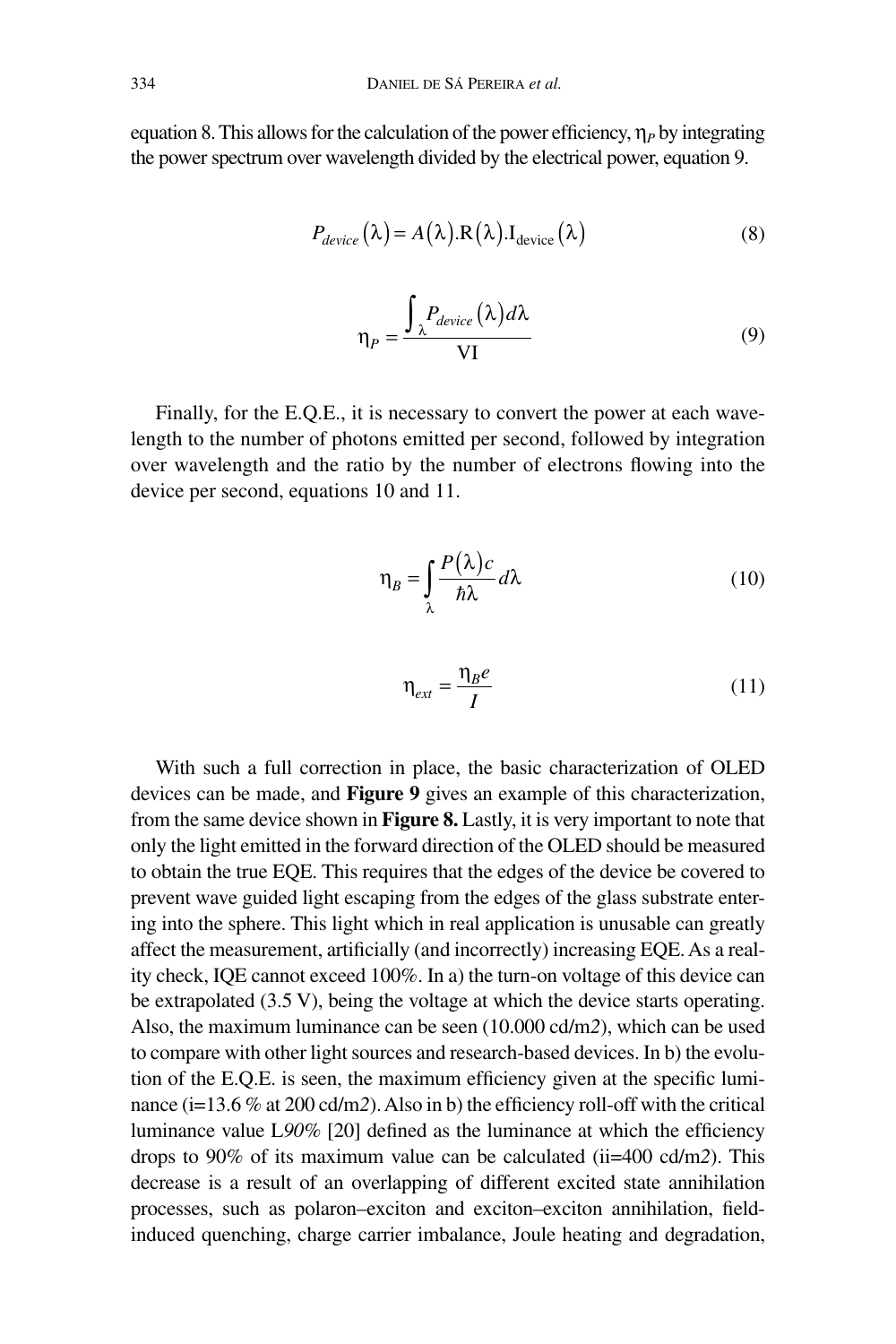

OLED electrical characterization for the TADF-based green OLED of figure 8. a) Current Density-Voltage Luminance, b) External Quantum Efficiency - Luminance, c) External Quantum Efficiency - Current Density and d) External Quantum Efficiency - Current Density - Voltage. All values are were taken from the dependance of voltage.

all reviewed elsewhere [20]. Finally, the values at the practical luminance of 1000 cd/ $m<sup>2</sup>$  (iii) are also taken and used for comparison aspects. Up to a certain voltage, device degradation starts to become visible, resulting in a decrease of luminance and efficiency. This becomes relevant at luminance values of 1000  $\text{cd/m}^2$ . Both c) and d) show how the device operates at different current densities, which can give information on power consumptions and stability with potential.

### **6. CONCLUSIONS**

Different aspects regarding the physical operation and characterization of Organic Light Emitting Diodes (OLEDs) were reviewed. Depending on the application in mind, either the colour of the device or its efficiency (or even both) must be optimized and so, different characterization aspects must be chosen accordingly. Different research groups tend to focus on different aspects of the physical internal and external characteristics of these devices such as synthesizing molecules capable of high internal efficiency, or optimizing the light out-coupling or even the production White OLEDs with high colour quality. The care required in making device measurements in an integrating sphere cannot be stressed enough, it is very easy to introduce large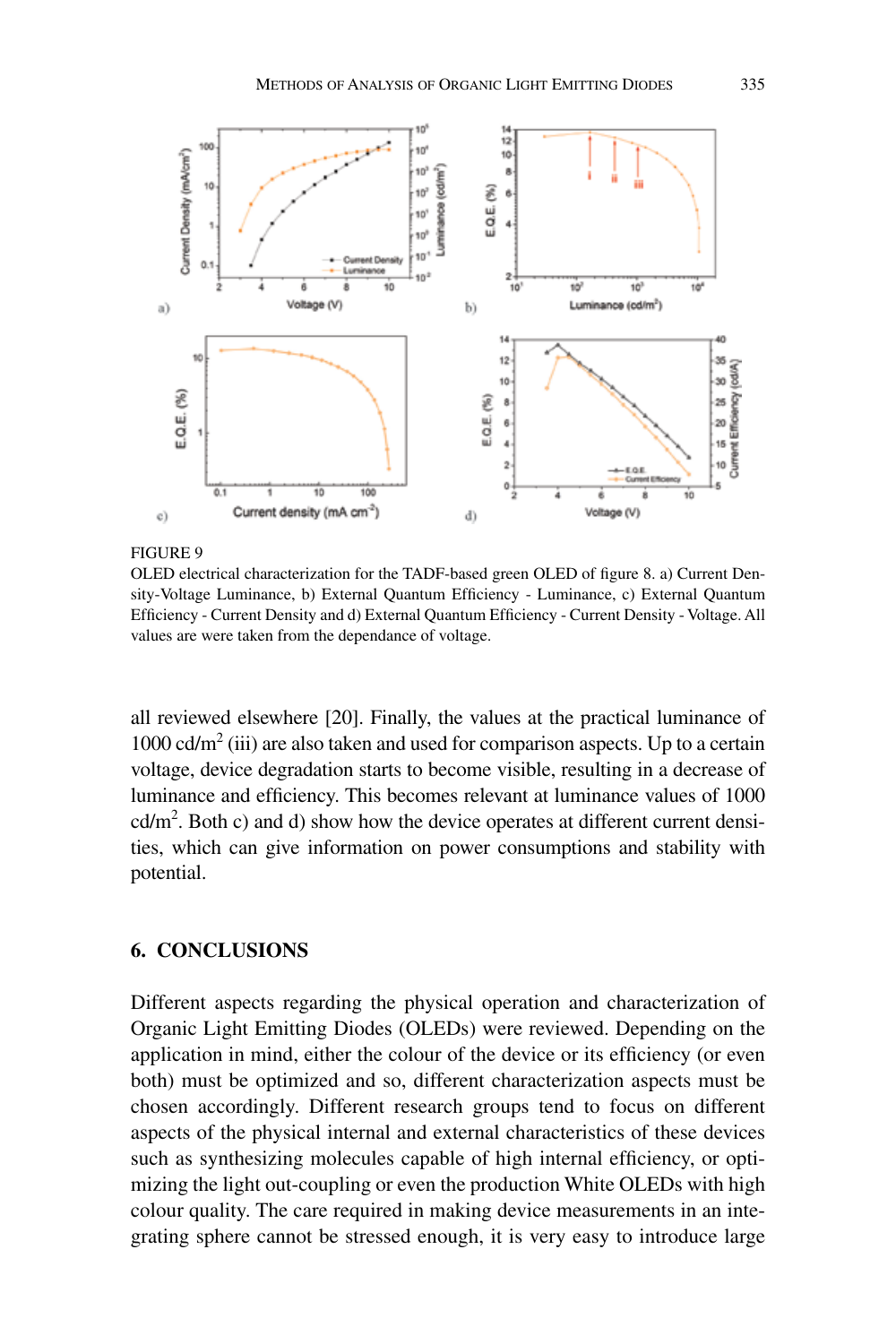errors by cutting corners! The authors hope this review shed light on different electrical and optical considerations while showing how to prepare a device characterization lab.

### **REFERENCES**

- [1] C. W. Tang and S. A. Vanslyke, "Organic electroluminescent diodes," *Appl. Phys. Lett.*, vol. 51, no. 12, pp. 913–915, 1987.
- [2] J. François Tremblay, "The rise of OLED displays," *Chemical & Engineering News*, 2016. [Online]. Available: http://cen.acs.org/articles/94/i28/rise-OLED-displays.html. [Accessed: 04-Oct-2016].
- [3] R. Mertens, "LGD's Gen-5 OLED lighting fab is progressing according to plan, will enter production in 2017," *OLED-info*, 2016. [Online]. Available: http://www.oled-info.com/ lgds-gen-5-oled-lighting-fab-progressing-according-plan-will-enter-production-2017. [Accessed: 04-Oct-2016].
- [4] J. B. B. Richter, U; Vogel, R. Herold; K. Fehse; S. Brenner; L. Kroker, "Bidirectional OLED Microdisplay: Combining Display and Image Sensor Functionality into a Monolithic CMOS chip," in *IEEE*, 2011, p. 314.
- [5] S. Reineke, M. Thomschke, B. Lüssem, and K. Leo, "White organic light-emitting diodes: Status and perspective," *Rev. Mod. Phys.*, vol. 85, no. 3, pp. 1245–1293, 2013.
- [6] L. S. Cui, J. U. Kim, H. Nomura, H. Nakanotani, and C. Adachi, "Benzimidazobenzothiazole-based Bipolar Hosts to Harvest Nearly All of the Excitons from Blue Delayed Fluorescence and Phosphorescent Organic Light-Emitting Diodes," *Angew. Chemie - Int. Ed.*, pp. 1–6, 2016.
- [7] R. S. Nobuyasu, Z. Ren, G. C. Griffiths, A. S. Batsanov, P. Data, S. Yan, A. P. Monkman, M. R. Bryce, and F. B. Dias, "Rational Design of TADF Polymers Using a Donor-Acceptor Monomer with Enhanced TADF Efficiency Induced by the Energy Alignment of Charge Transfer and Local Triplet Excited States," *Adv. Opt. Mater.*, no. August 2016, 2016.
- [8] N. Thejo Kalyani and S. J. Dhoble, "Organic light emitting diodes: Energy saving lighting technology - A review," *Renew. Sustain. Energy Rev.*, vol. 16, no. 5, pp. 2696–2723, 2012.
- [9] P. R. Boyce, "Fundamentals: Photometric Quantities," in *Human factors in lighting 3rd Edition*, 3rd ed., CRC Press, 2014, pp. 6–10.
- [10] A. P. Monkman, C. Rothe, and S. M. King, "Singlet generation yields in organic lightemitting diodes," *Proc. IEEE*, vol. 97, no. 9, pp. 1597–1605, 2009.
- [11] J.-H. Jou, S. Kumar, A. Agrawal, T.-H. Li, and S. Sahoo, "Approaches for fabricating high efficiency organic light emitting diodes," *J. Mater. Chem. C*, vol. 3, no. 3, pp. 2974–3002, 2015.
- [12] F. B. Dias, K. N. Bourdakos, V. Jankus, K. C. Moss, K. T. Kamtekar, V. Bhalla, J. Santos, M. R. Bryce, and A. P. Monkman, "Triplet harvesting with 100% efficiency by way of thermally activated delayed fluorescence in charge transfer OLED emitters," *Adv. Mater.*, vol. 25, no. 27, pp. 3707–3714, 2013.
- [13] T.-A. Lin, T. Chatterjee, W.-L. Tsai, W.-K. Lee, M.-J. Wu, M. Jiao, K.-C. Pan, C.-L. Yi, C.-L. Chung, K.-T. Wong, and C.-C. Wu, "Sky-Blue Organic Light Emitting Diode with 37% External Quantum Efficiency Using Thermally Activated Delayed Fluorescence from Spiroacridine-Triazine Hybrid," *Adv. Mater.*, 2016.
- [14] W. Youn, J. Lee, M. Xu, R. Singh, and F. So, "Corrugated Sapphire Substrates for Organic Light-Emitting Diode Light Extraction," *ACS Appl. Mater. Interfaces*, vol. 7, no. 17, pp. 8974–8978, 2015.
- [15] "CIE Commission Internationale d'Eclairage." [Online]. Available: http://div2.cie.co. at/?i\_ca\_id=985.
- [16] V. K. Khanna, *Fundamentals of Solid-State Lighting*, no. 518. 2014.